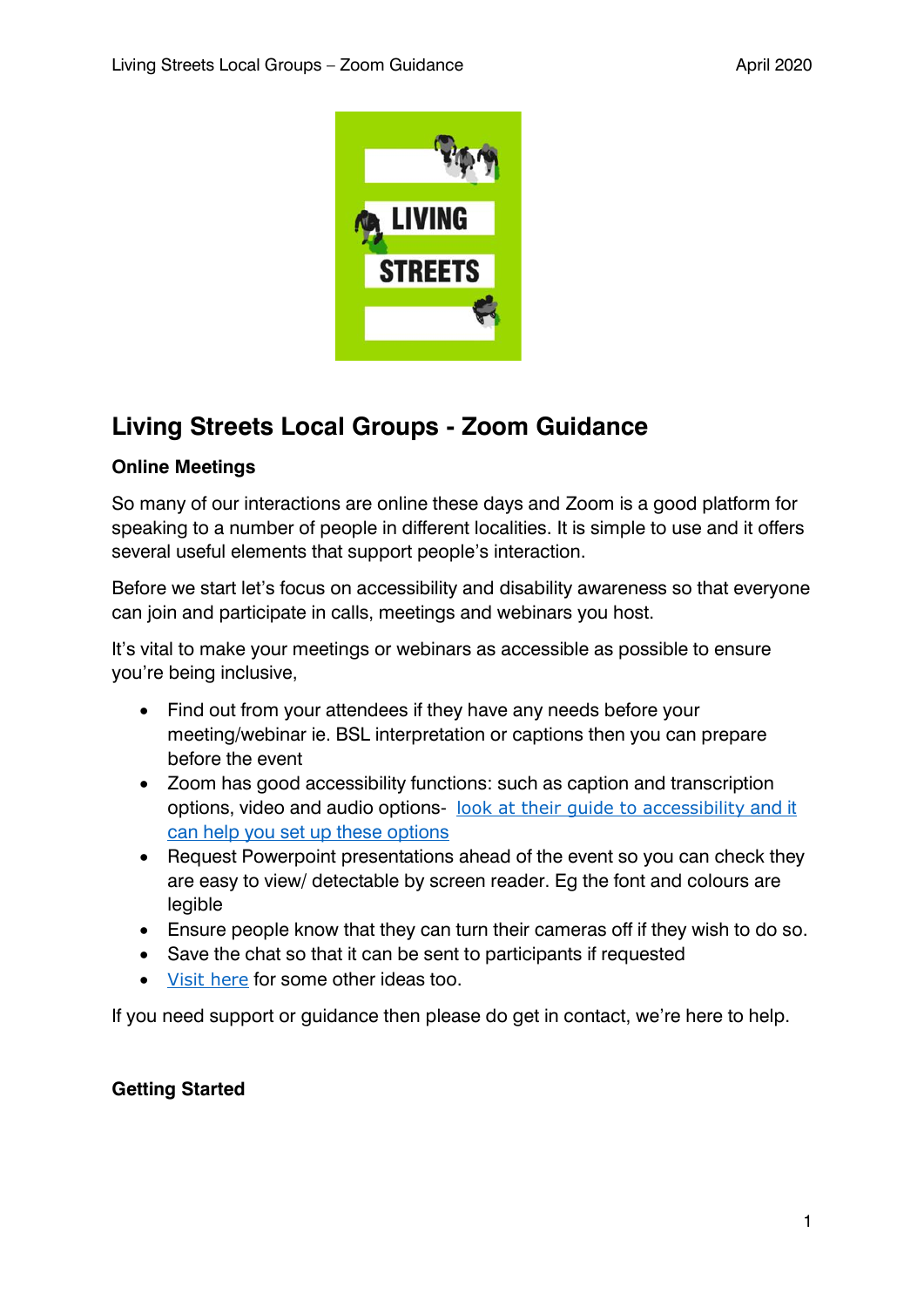1. Open your web browser and go to the below URL (clicking the URL below will also take you to the required website).

3. Click 'Sign up for free'.



A free account with Zoom is great but limited, if you want to run a meeting or event that is longer than 40 minutes please contact Aisha

(aisha.hannibal@livingstreets.org.uk) about using the Living Streets Business Zoom account.

### **BASIC**

Personal meetings

**Free**

### **[Sign Up](https://zoom.us/signup)**

- Host up to 100 participants
- Unlimited group meetings for up to 40 minutes
- Unlimited one-to-one meetings with a 30 hour time limit per meeting.
- Private & Group Chat

<sup>2.</sup> [zoom.us](https://zoom.us/)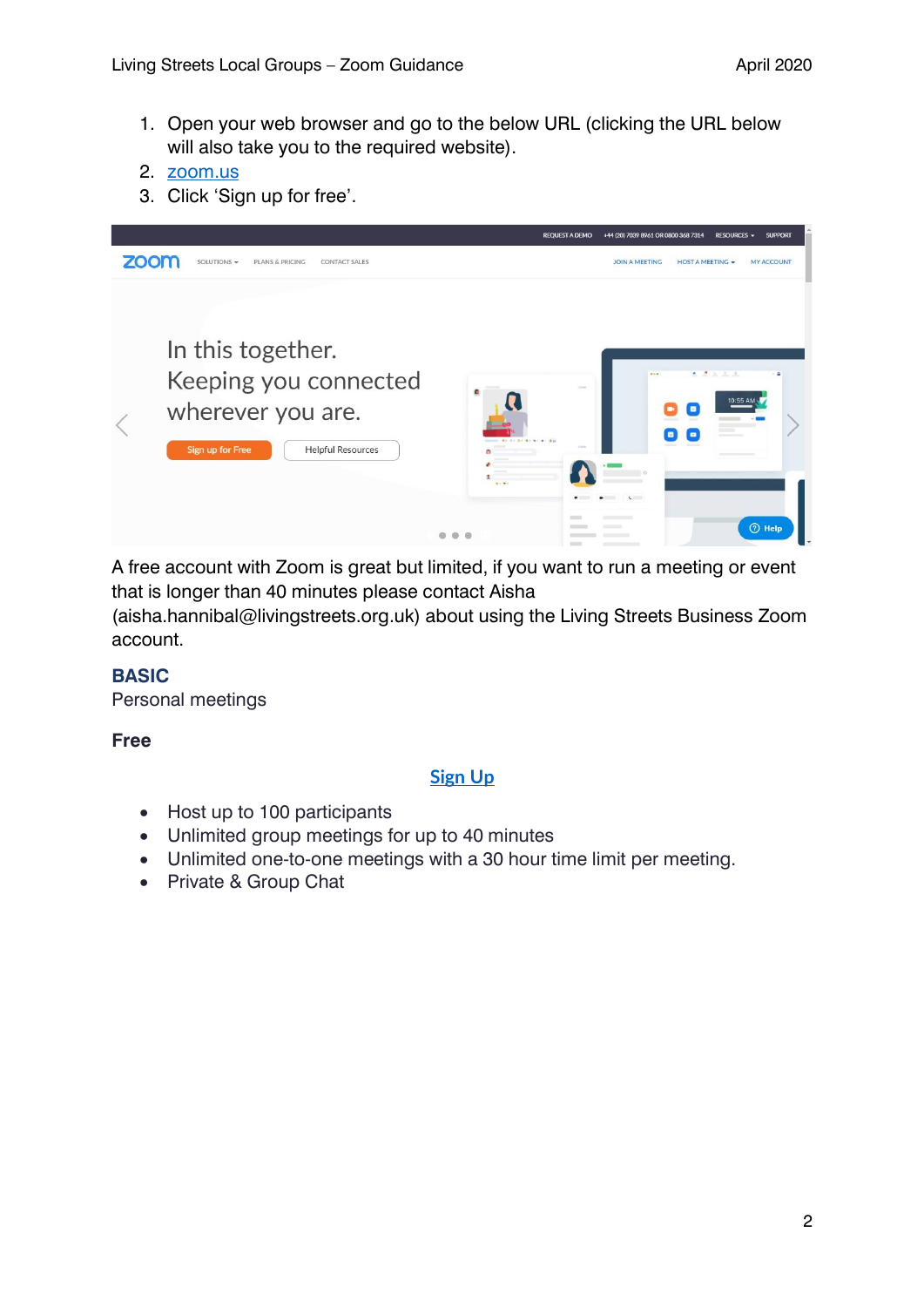4. Enter your Living Streets Local Group email in the 'Your work email address' box and click 'Sign Up'.

| <b>ZOOM</b><br>SOLUTIONS -<br>PLANS & PRICING | <b>CONTACT SALES</b>                                                                 | <b>JOIN A MEETING</b> | <b>HOST A MEETING +</b> | <b>SIGN IN</b> | <b>SIGN UP, IT'S FREE</b> |
|-----------------------------------------------|--------------------------------------------------------------------------------------|-----------------------|-------------------------|----------------|---------------------------|
|                                               | Sign Up Free                                                                         |                       |                         |                |                           |
|                                               | Your work email address                                                              |                       |                         |                |                           |
|                                               | Zoom is protected by reCAPTCHA and the Privacy Policy and Terms<br>of Service apply. |                       |                         |                |                           |
|                                               | Sign Up                                                                              |                       |                         |                |                           |
|                                               | By signing up, I agree to the Privacy Policy and Terms of Service.                   |                       |                         |                |                           |
|                                               | or                                                                                   |                       |                         |                |                           |
|                                               | G<br>Sign in with Google                                                             |                       |                         |                |                           |
|                                               | Sign in with Facebook<br>f                                                           |                       |                         |                | <b>2</b> Help             |

5. Zoom will send a confirmation email to the email address you gave (your Living Streets Local Group email.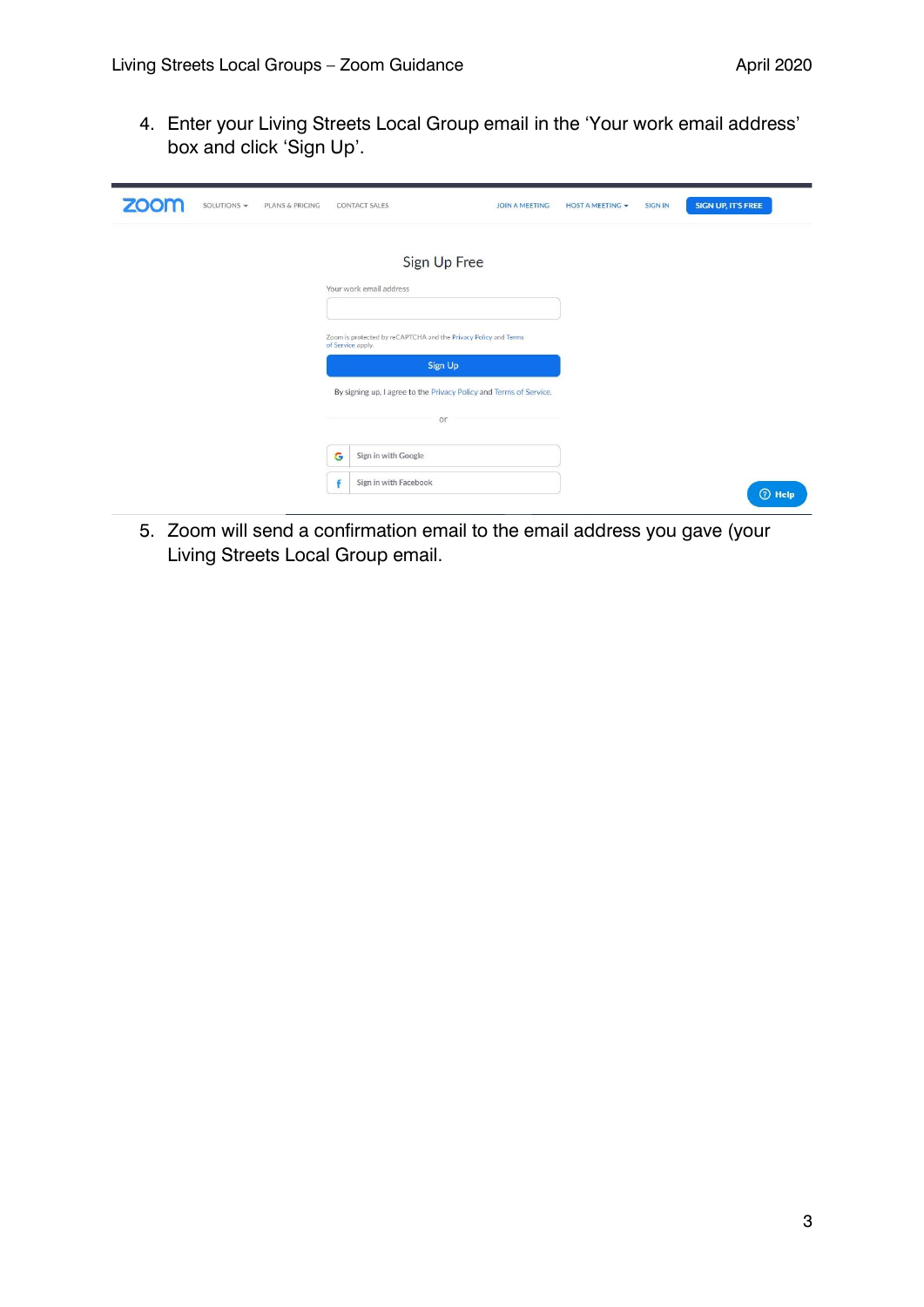| <b>ZOOF</b> | SOLUTIONS -      | PLANS & PRICING | CONTACT SALES |                                                                                      | <b>JOIN A MEETING</b> | HOST A MEETING $\div$ | <b>SIGN IN</b> | <b>SIGN UP. IT'S FREE</b> |
|-------------|------------------|-----------------|---------------|--------------------------------------------------------------------------------------|-----------------------|-----------------------|----------------|---------------------------|
| zoom        |                  |                 |               |                                                                                      |                       |                       |                | Sign In                   |
| Hello       |                  |                 |               |                                                                                      |                       |                       |                |                           |
|             | Welcome to Zoom! |                 |               |                                                                                      |                       |                       |                |                           |
|             |                  |                 |               | To activate your account please click the button below to verify your email address: |                       |                       |                |                           |
|             |                  |                 |               | <b>Activate Account</b>                                                              |                       |                       |                |                           |
|             |                  |                 |               | By clicking this button, you confirm that you are at least 16 years of age.          |                       |                       |                |                           |

Or paste this link into your browser.

https://us04web.zoom.us/activate?code=jF8L7pvtNjPCHSSM4\_g0dmt7jnBK6P1DrFME0a MNmq4.BQgAAAFxP6-m3wAnjQAVd2IsbHN0ZW50NTJAZ21haWwuY29tAQBkAAAWaEM3 OHVteG1SRDZLM1NKODVKcExHUQAAAAAAAAAA&fr=signup

Questions? Please visit our Support Center.

Happy Zooming!

- 6. Once you receive this email into your Local Group inbox, click 'Activate Account', or copy and paste the link provided into your browser.
- 7. Complete the sign-up details requested:
	- For 'First Name', put the location of your Group (eg. 'London', 'Moortown', 'Ratho', 'Sully', 'Eastbourne').
	- For 'Last name', put 'Local Group'.
	- Enter an appropriate password.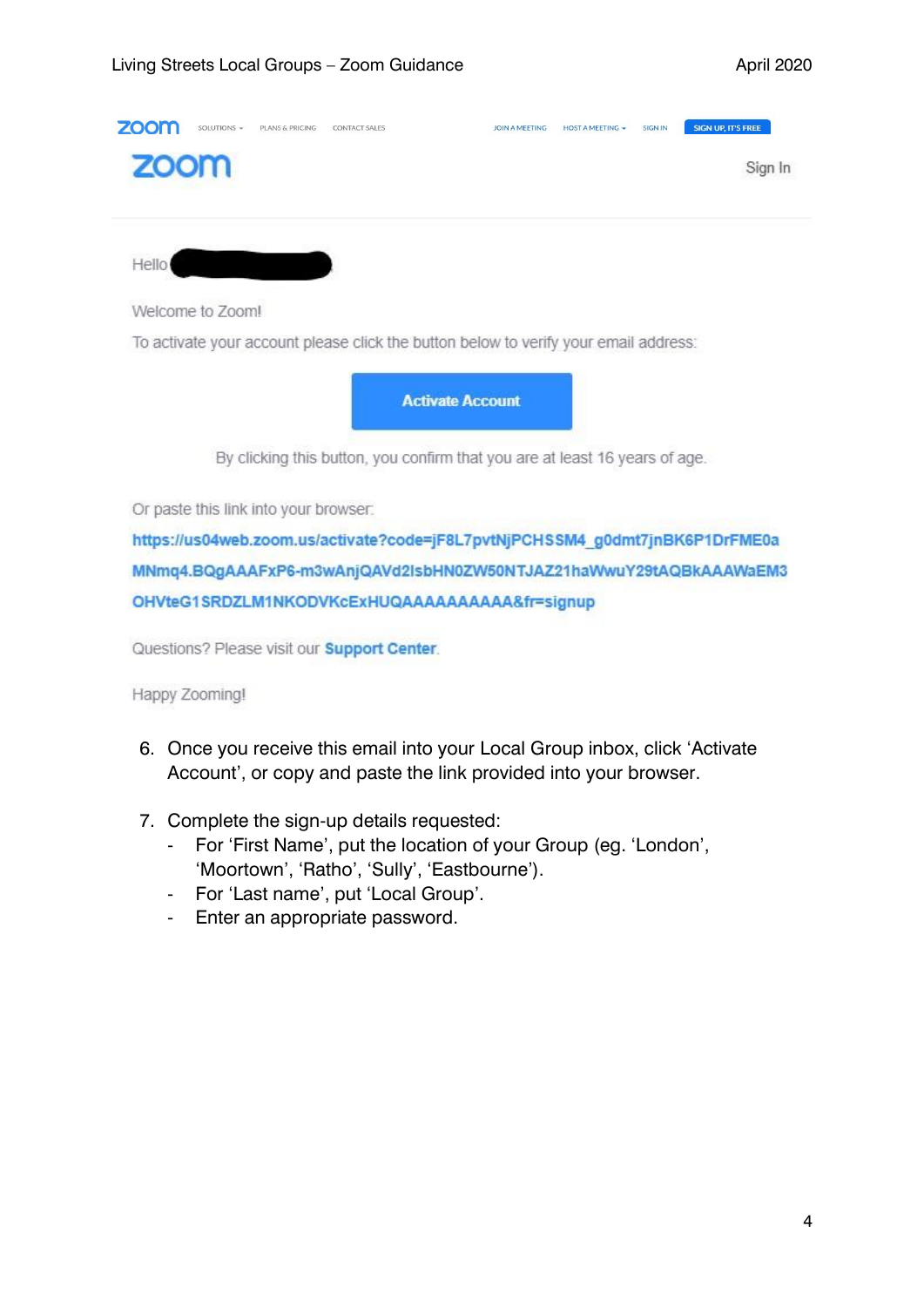- Click 'Continue'.

| zoom | SOLUTIONS - | PLANS & PRICING            | <b>CONTACT SALES</b> | <b>HOST A MEETING +</b><br><b>SCHEDULE A MEETING</b><br><b>JOIN A MEETING</b>                           |
|------|-------------|----------------------------|----------------------|---------------------------------------------------------------------------------------------------------|
|      |             |                            |                      | <b>Welcome to Zoom</b>                                                                                  |
|      |             |                            |                      | Your account has been successfully created. Please list<br>your name and create a password to continue. |
|      |             | <b>CD</b><br><b>Secure</b> |                      | First Name                                                                                              |
|      |             |                            |                      | Last Name                                                                                               |
|      |             |                            |                      | Password                                                                                                |
|      |             |                            |                      | Confirm Password                                                                                        |
|      |             |                            |                      | By signing up, I agree to the Privacy Policy and Terms of Service.                                      |
|      |             |                            |                      | Continue                                                                                                |

8. On the 'Invite' page, click 'I'm not a robot' button and then 'Skip this Step'

| zoom | SOLUTIONS - | PLANS & PRICING | CONTACT SALES   |  |                                      | <b>SCHEDULE A MEETING</b>                                                       | <b>JOIN A MEETING</b> | <b>HOST A MEETING -</b> | 으 |
|------|-------------|-----------------|-----------------|--|--------------------------------------|---------------------------------------------------------------------------------|-----------------------|-------------------------|---|
|      |             |                 |                 |  | Invite Your Colleagues               | Invite your colleagues to create their own free Zoom account today! Why invite? |                       |                         |   |
|      |             |                 | name@domain.com |  |                                      |                                                                                 |                       |                         |   |
|      |             |                 |                 |  | name@domain.com                      |                                                                                 |                       |                         |   |
|      |             |                 |                 |  | name@domain.com<br>Add another email |                                                                                 |                       |                         |   |
|      |             |                 |                 |  | I'm not a robot                      | e<br><b>reCAPTCHA</b><br>Privacy - Terms                                        |                       |                         |   |
|      |             |                 |                 |  | Invite                               | Skip this step                                                                  |                       |                         |   |
|      |             |                 |                 |  |                                      |                                                                                 |                       |                         |   |

9. On the 'Start your test meeting.' Page, click 'Go To My Account'.